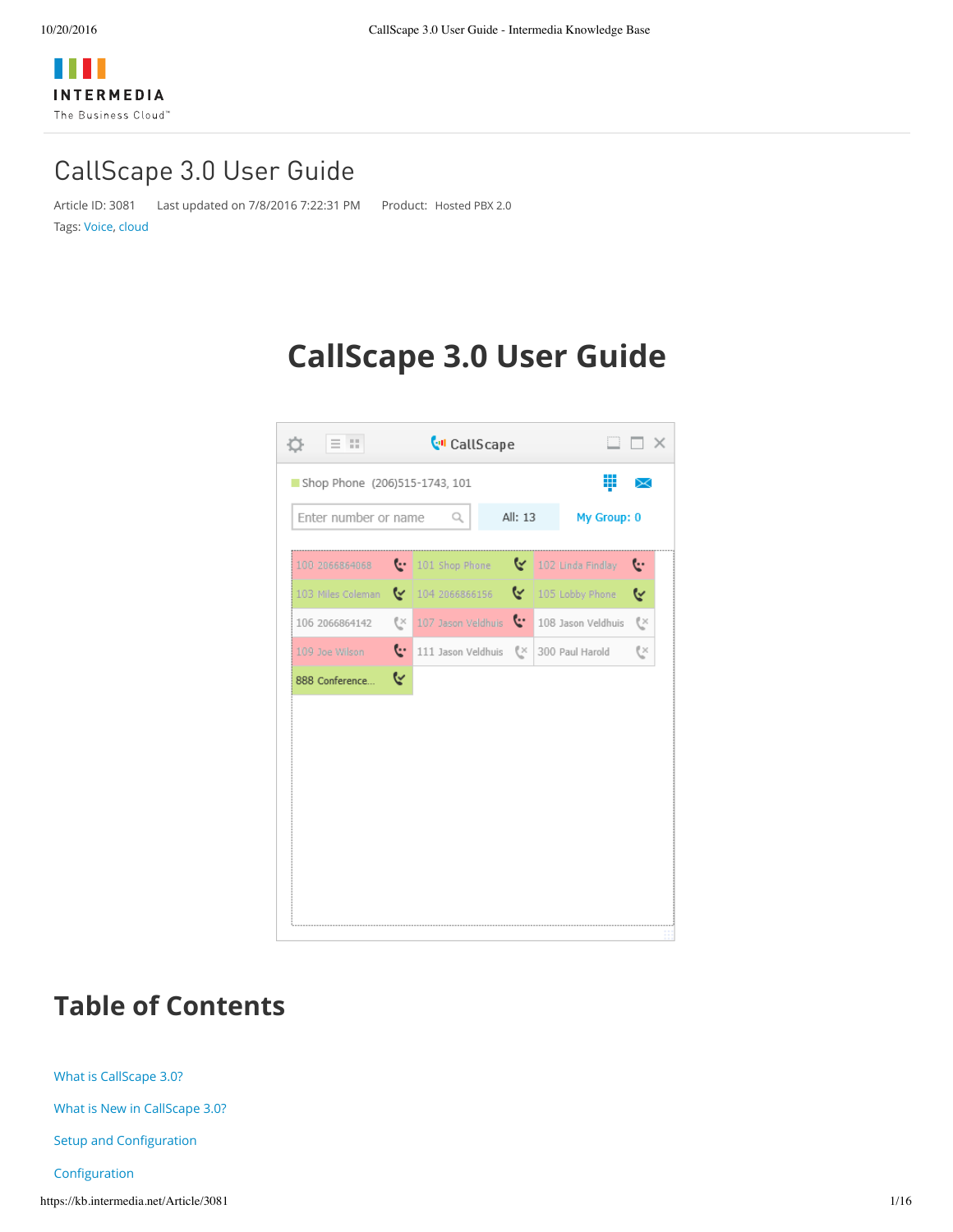#### [Installation](https://kb.intermedia.net/Article/3081##_Toc401314100)

[Installation](https://kb.intermedia.net/Article/3081##_Toc401314101) Notes

[Uninstall](https://kb.intermedia.net/Article/3081##_Toc401314102)

Features and [Functionality](https://kb.intermedia.net/Article/3081##_Toc401314103) Overview

[Navigation](https://kb.intermedia.net/Article/3081##_Toc401314104)

User [View](https://kb.intermedia.net/Article/3081##_Toc401314105)

[Receptionist](https://kb.intermedia.net/Article/3081##_Toc401314106) View

[Dialpad](https://kb.intermedia.net/Article/3081##_Toc401314107)

Call [Transfer](https://kb.intermedia.net/Article/3081##C)

Call [Monitoring](https://kb.intermedia.net/Article/3081##Ca) and Pickup

**[Settings](https://kb.intermedia.net/Article/3081##_Toc401314108)** 

General [Settings](https://kb.intermedia.net/Article/3081##_Toc401314109)

Alerts & [Sounds](https://kb.intermedia.net/Article/3081##_Toc401314110)

View [Attributes](https://kb.intermedia.net/Article/3081##_Toc401314111)

[Permissions](https://kb.intermedia.net/Article/3081##_Toc401314112)

User View [Settings](https://kb.intermedia.net/Article/3081##_Toc401314113)

Visible [contact](https://kb.intermedia.net/Article/3081##_Toc401314114) groups

[Additional](https://kb.intermedia.net/Article/3081##_Toc401314115) Contact Groups

[Favorites](https://kb.intermedia.net/Article/3081##_Toc401314116)

[Recent](https://kb.intermedia.net/Article/3081##_Toc401314117) Calls

[Receptionist](https://kb.intermedia.net/Article/3081##_Toc401314118) View Settings

My [Group](https://kb.intermedia.net/Article/3081##_Toc401314119)

[Monitoring](https://kb.intermedia.net/Article/3081##M) Settings

[Integrating](https://kb.intermedia.net/Article/3081##_Toc401314120) with Salesforce or eAgent

**[Salesforce](https://kb.intermedia.net/Article/3081##_Toc401314121)** 

[eAgent](https://kb.intermedia.net/Article/3081##_Toc401314122)

## What is CallScape 3.0?

CallScape 3.0 is the latest version of CallScape from Intermedia with the CallScape Outlook plugin.

CallScape 3.0 augments Intermedia's HPBX system by allowing you to:

- 1. Place calls from CallScape by double-clicking, dragging a contact onto the dial pad, using links to phone numbers in web browser, or using the Outlook plugin to call directly from Outlook.
- 2. Transfer calls to other users in your company. Both attended and blind transfer are supported.
- 3. Monitor the status of your phone system and see who's on the phone, who's available and which phones are "offline".
- 4. Pick up calls to other users and get a notifications for inbound calls to monitored users.
- 5. Receive notification of new voicemails and log into TeleWeb to listen to your voice messages.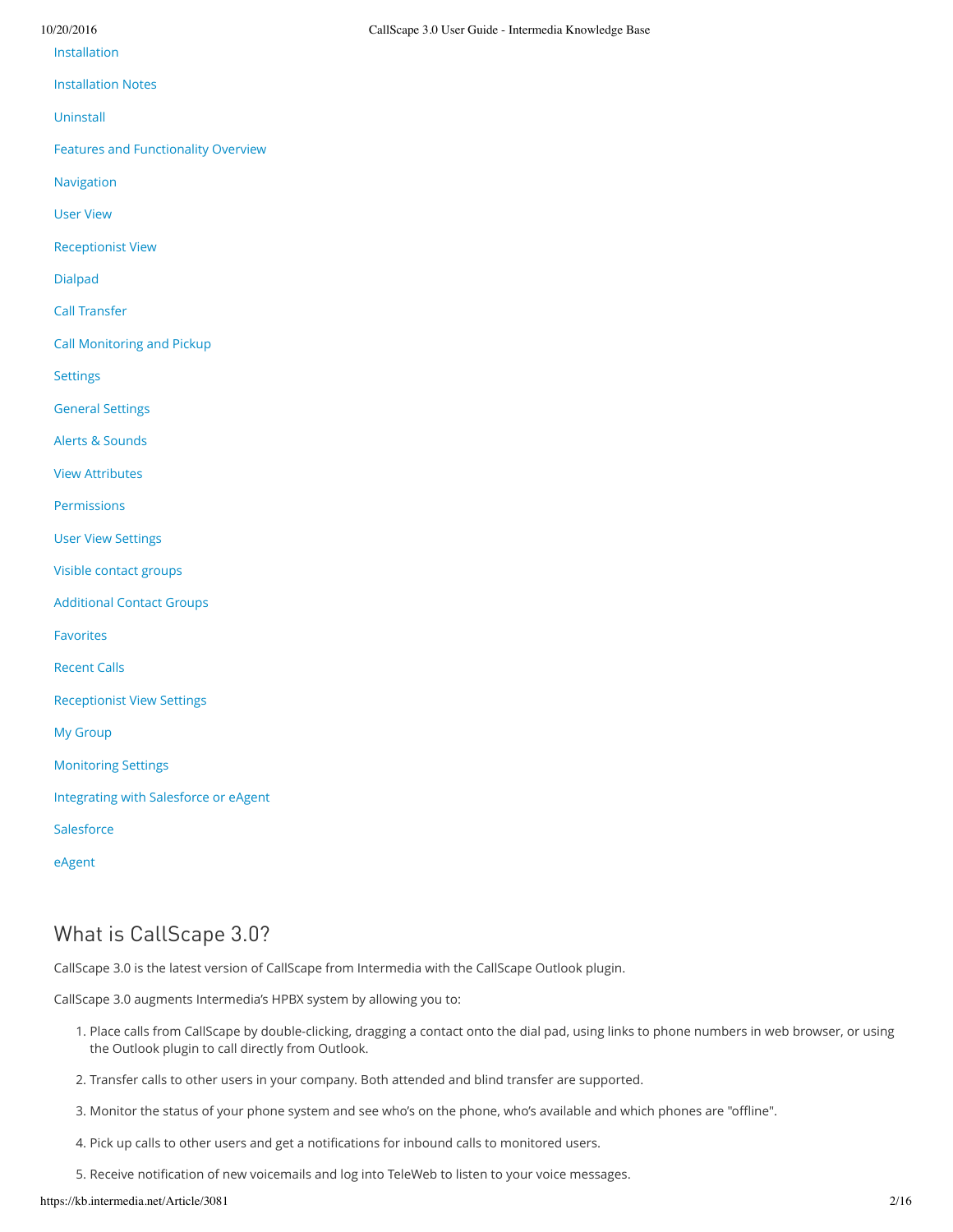#### 10/20/2016 CallScape 3.0 User Guide - Intermedia Knowledge Base

6. Click to call from a list of favorites. Save some of your contacts as favorites for easy and fast access, or create your own contacts.

7. Automatically launch Salesforce or eAgent (or any other page in the browser) when a call comes in.

## What is New in CallScape 3.0?

CallScape 3.0 brings many improvements over CallScape 2.0, including:

- 1. A fresh, new style
- 2. The new User View
- 3. Integrated Outlook plug-in
- 4. Integrated Outlook address book
- 5. Private contact import and contact lists

## Setup and Configuration

### Configuration

CallScape 3.0 is compatible with:

| <b>Operating Systems</b>                               | Windows<br>10                   | Windows<br>8.1 | Windows<br>8       | Windows      | Windows XP<br>(x64) | Windowx XP SP3<br>(x32) |  |
|--------------------------------------------------------|---------------------------------|----------------|--------------------|--------------|---------------------|-------------------------|--|
| <b>Email clients</b>                                   | Outlook 2010                    |                |                    | Outlook 2013 |                     |                         |  |
| <b>Phones (click-to-call and transfer</b><br>features) | Polycom SoundPoint IP<br>Series |                | Polycom VVX Series |              | Cisco Desk Phones   |                         |  |

### Installation

CallScape 3.0 is installed via a standalone installer package.

Download and run the CallScapeSetup.exe file. In order to install CallScape 3.0 please proceed through the following Installation Wizard screens:

1. Click 'Next' on Welcome message screen:



2. Accept the license agreement and click 'Next' if you agree with the license notes, otherwise click 'Cancel' or 'Back'.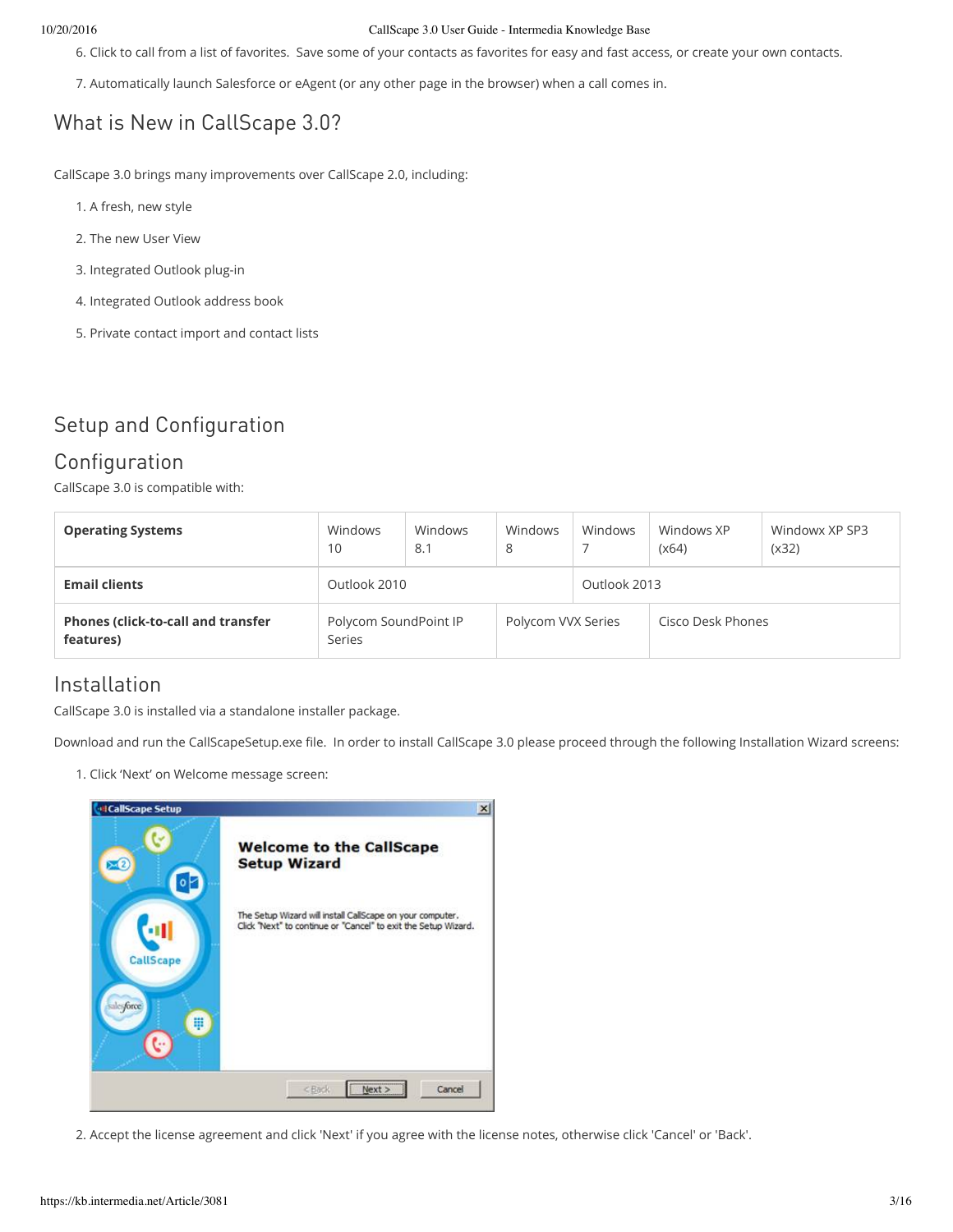| <b>CollScape Setup</b>                                               |                          |        |
|----------------------------------------------------------------------|--------------------------|--------|
| <b>End-User License Agreement</b>                                    |                          |        |
| Please read the following license agreement carefully                |                          |        |
|                                                                      | <b>License Agreement</b> |        |
| BY CLICKING "I AGREE" BELOW OR OTHERWISE USING THIS                  |                          |        |
| SOFTWARE, YOU ACKNOWLEDGE AND AGREE THAT THE SOFTWARE                |                          |        |
| IS LICENSED TO YOU PURSUANT TO, AND ANY USE OF THIS                  |                          |        |
| SOFTWARE IS SUBJECT TO, THE TERMS AND CONDITIONS OF THE              |                          |        |
| MASTER SERVICES AGREEMENT ENTERED INTO BY YOU, A COPY OF             |                          |        |
| WHICH IS LOCATED AT HTTP://INTERMEDIA.NET/LEGAL                      |                          |        |
| <http: intermedia.net="" legal="">, AS SUCH AGREEMENT MAY BE</http:> |                          |        |
| <sup>6</sup> I accept the terms in the License Agreement             |                          |        |
| I do not accept the terms in the License Agreement                   |                          |        |
|                                                                      |                          |        |
| Advanced Installer                                                   |                          |        |
|                                                                      | Next :<br>< Back         | Cancel |

3. Select the folder where CallScape 3.0 will be installed or use default and Click 'Next'.

| <b>CallScape Setup</b>                                                                                           | <b>A</b> O |
|------------------------------------------------------------------------------------------------------------------|------------|
| <b>Select Installation Folder</b>                                                                                |            |
| This is the folder where CallScape will be installed.                                                            |            |
| To install in this folder, click 'Next''. To install to a different folder, enter it below or click<br>"Browse". |            |
| Folder:                                                                                                          |            |
| rs\mikefr\AppData\Roaming\Intermedia Communications\CallScape\                                                   | Browse     |
|                                                                                                                  |            |
|                                                                                                                  |            |
|                                                                                                                  |            |
|                                                                                                                  |            |
| Advanced Installer-                                                                                              |            |

4. To confirm installation, click the Install button. You may also click the Back button to change settings, or the Cancel button to stop installation.

| <b>Ready to Install</b> |                                                                                                                                                                  |  |
|-------------------------|------------------------------------------------------------------------------------------------------------------------------------------------------------------|--|
|                         | The Setup Wizard is ready to begin the CallScape installation                                                                                                    |  |
|                         | Click "Install" to begin the installation. If you want to review or change any of your<br>installation settings, dick "Back". Click "Cancel" to exit the wizard. |  |
|                         |                                                                                                                                                                  |  |
|                         |                                                                                                                                                                  |  |
|                         |                                                                                                                                                                  |  |
| Advanced Installer      |                                                                                                                                                                  |  |

5. To log in, enter your phone's 10-digit telephone number and your voicemail PIN.

### Installation Notes

After installation, three new menu items will be added to 'Start Menu':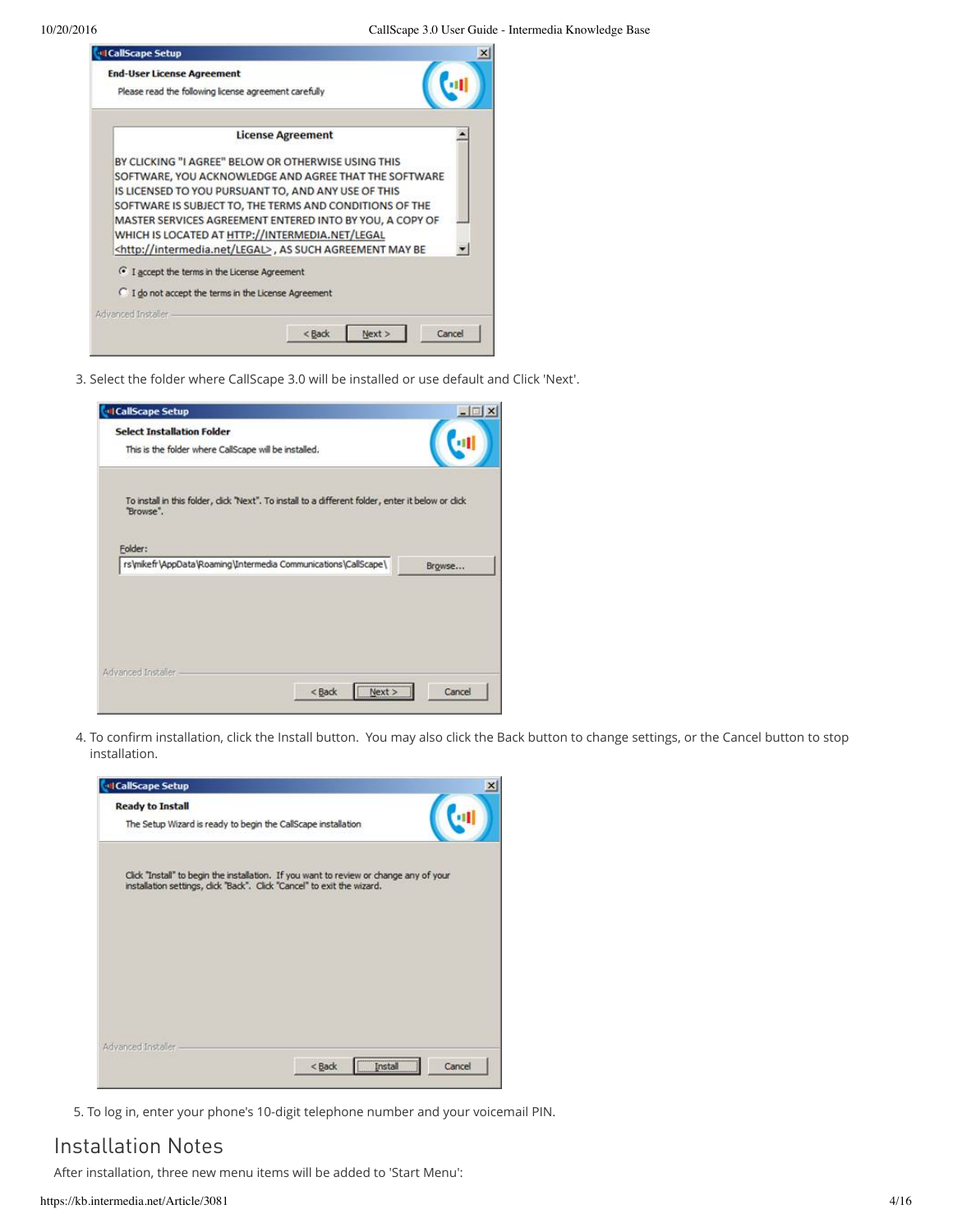'Enable CallScape for Outlook',

'Disable CallScape for Outlook'

'Update CallScape'

CallScape Outlook plug-in is installed and automatically enabled during the installation of CallScape 3.0.

If you want to disable CallScape Outlook plug-in, use menu item 'Disable CallScape Outlook Plug-in' that will immediately appear under 'Start' menu after installation of CallScape 3.0.

During installation phase, a progress bar will be shown, where it's also possible to cancel the installation.

If the Outlook application is running during the installation, a message asking to restart Outlook to complete plug-in installation will be displayed. Click 'OK'.



## Uninstall

You can easily uninstall CallScape 3.0 via Control Panel => Programs and Features.

If CallScape 3.0 and/or Outlook are running, you will be notified that these applications should be closed before the uninstall process begins.

| <b>CallScape</b>                                                                                                                                              | × |
|---------------------------------------------------------------------------------------------------------------------------------------------------------------|---|
| The following applications should be closed before continuing the<br>install:                                                                                 |   |
| <b>CSTrayApp</b><br>Microsoft Outlook                                                                                                                         |   |
| $\sigma$ Automatically close applications and attempt to restart them after<br>setup is complete.<br>C Do not close applications. (A Reboot may be required.) |   |
| <br>Cancel                                                                                                                                                    |   |

Features and Functionality Overview

Navigation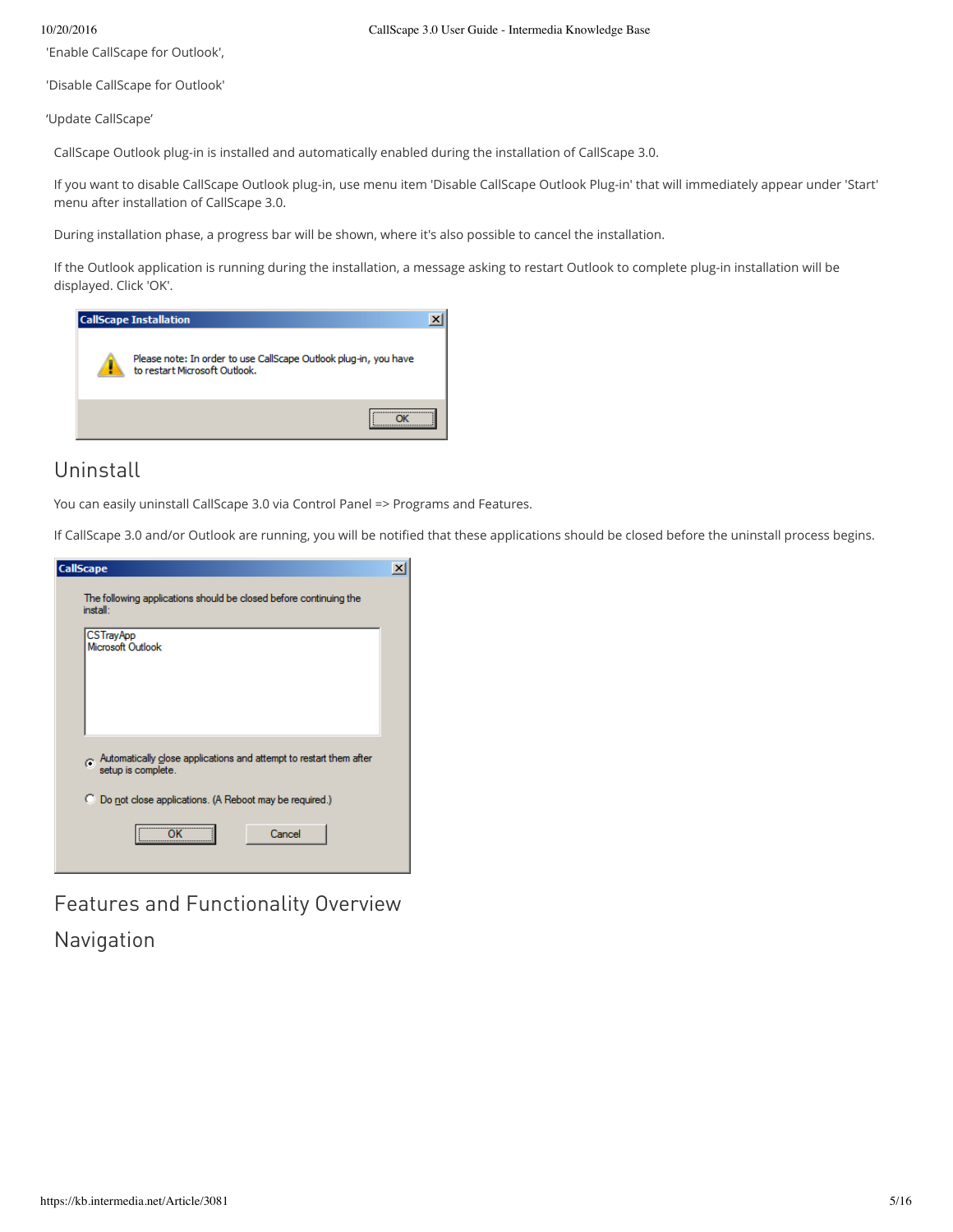| Open Settings Panel          | $= 11$                        |                                                 | <b>C</b> d CallScape | $\Box$ $\Box$ $\times$                  | Message Waiting Indicator:<br>- hover for details |
|------------------------------|-------------------------------|-------------------------------------------------|----------------------|-----------------------------------------|---------------------------------------------------|
| User's Phone Info & Status E | Shop Phone (206)515-1743, 101 |                                                 |                      | 罬<br>64                                 | - click to review messages                        |
| Search Panel                 | Enter number or name          | a,                                              | All: 13              | My Group: 0                             | through your web portal                           |
|                              | 100 210111-018                | <b>Companies</b>                                | <b>V</b>             | 102 printfields<br>$\epsilon$           |                                                   |
|                              | 103 Niet Course               | <b>MARKET BULLET</b>                            |                      | V ISLAND PORT V                         |                                                   |
|                              | 106 2066864142                |                                                 |                      | te uur boorischus C. 100 isse Veldoo te |                                                   |
|                              | 199 Sea month                 | <b>C</b> * ITI Jason Veldhus [* 300 Paul Harold |                      | ts.                                     |                                                   |
|                              | <b>BBB Conference</b>         | Y                                               |                      |                                         |                                                   |
|                              |                               |                                                 |                      |                                         |                                                   |
|                              |                               |                                                 |                      |                                         |                                                   |
|                              |                               |                                                 |                      |                                         |                                                   |
|                              |                               |                                                 |                      |                                         |                                                   |
|                              |                               |                                                 |                      |                                         |                                                   |

Navigation buttons have moved to the top of CallScape 3.0. Use the following features to find what you need.

- 1. The settings button, which looks like a gear, will open the Settings Panel, which will provide access to:
	- 1. My Account opens the TeleWeb for your HPBX phone
	- 2. Dialpad allows for the dialing of phone numbers
	- 3. Settings opens the Settings pane
	- 4. Online Help opens the CallScape website in a web browser
	- 5. About displays the About pane
	- 6. Logout logs out of the current CallScape session
- 2. The Search Panel allows for searching for specific names or phone numbers within your company.
- 3. The Message Waiting Indicator will indicate to you when you have new voicemails, and clicking the indicator button will open your TeleWeb in a web browser.

### User View

The User View is useful for you if you:

- 1. Are a typical employee at a desk with a computer and a phone.
- 2. Do not deal with large volumes of calls.
- 3. Want to get notification of incoming calls and determine status of your coworkers.

How to use the User View:

- 1. The User View displays contacts in a list.
- 2. The User View supports different sources:
	- 1. All company contacts.
	- 2. All Outlook contacts.
	- 3. All private contacts.
- 3. Phone's status shown on User View:
	- 1. Idle green.
	- 2. In-use red.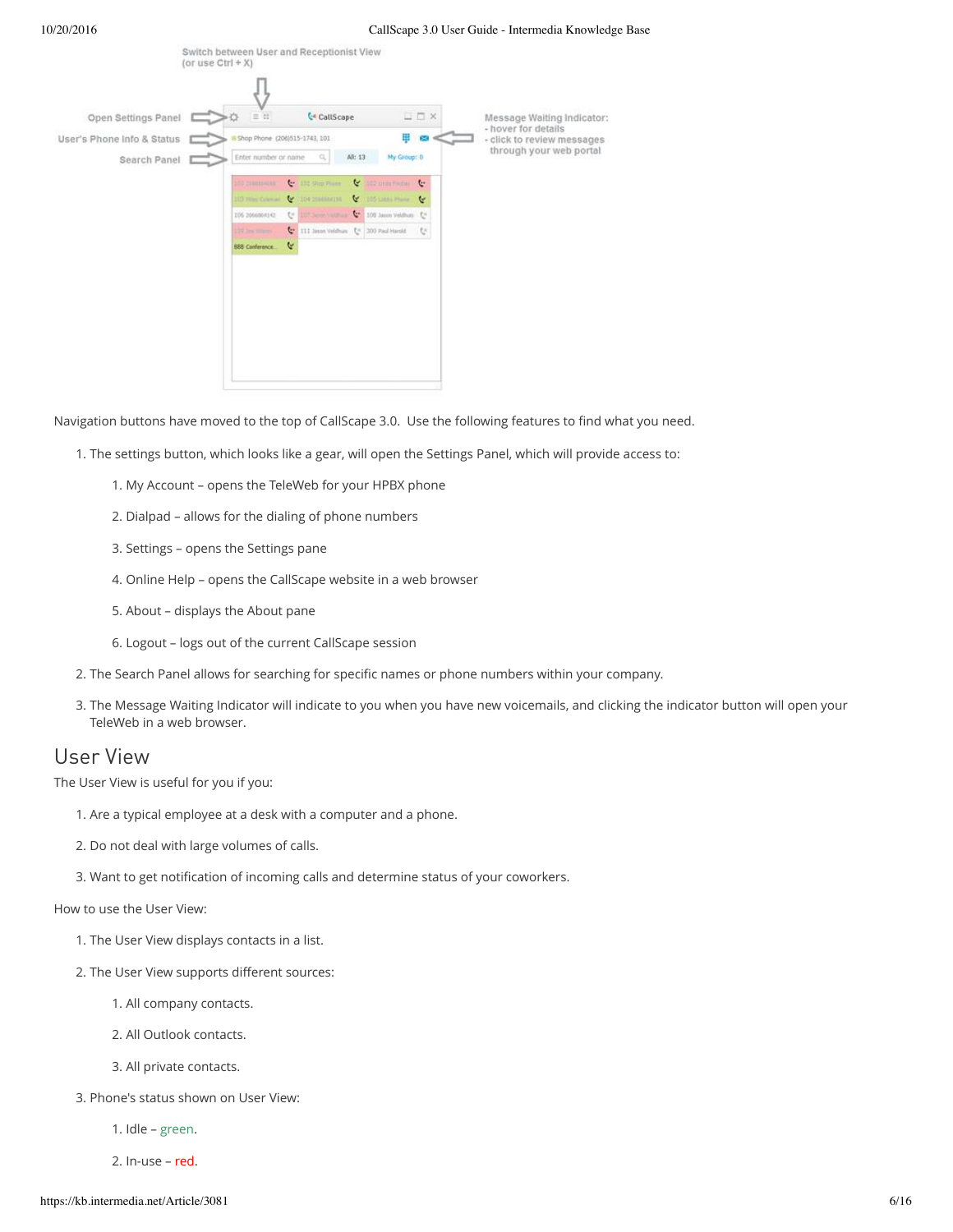#### 3. Offline - gray.



## Receptionist View

The Receptionist view is useful for you if you:

- 1. Are responsible for answering all incoming calls to a company.
- 2. Deal with a very large volume of incoming calls and efficiency and rapid transaction time on each call is very important for you.
- 3. Want to view the busy/idle status of all employees simultaneously without needing to do searches.

How to use the Receptionist View:

- 1. The Receptionist View displays contacts in a table.
- 2. The Receptionist View contains only HPBX phones.
- 3. The phone's status is shown on User View:
	- 1. Idle green
	- 2. Ringing blue
	- 3. In-use red
	- 4. Offline gray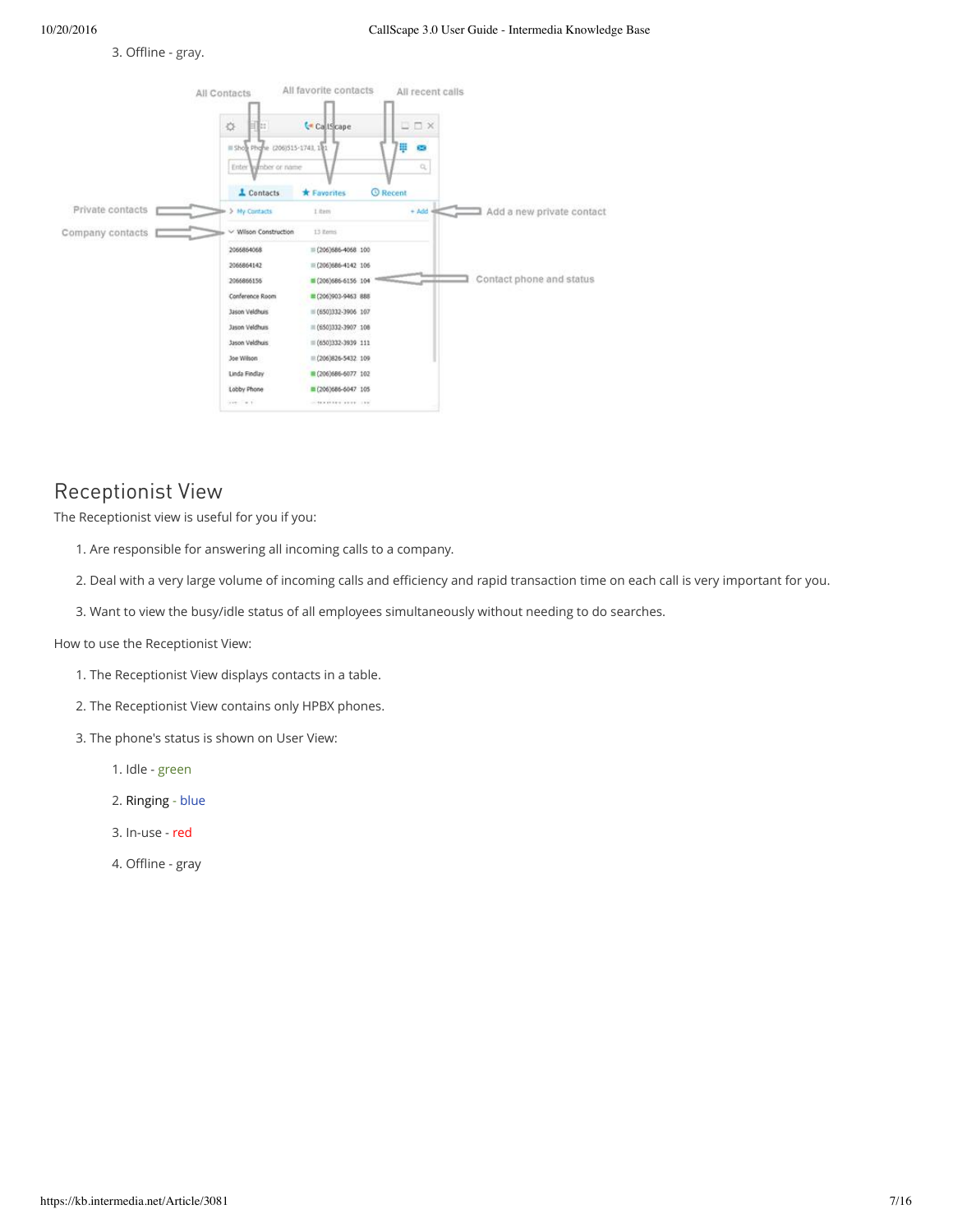

## Dialpad

The Dialpad is available through the 'Settings' menu or by using the 'Ctrl + D' shortcut.



How to use the Dialpad:

- 1. To dial a number you may:
	- 1. Type the number in via your keyboard.
	- 2. Enter the number via the dialpad using your mouse.
	- 3. Copy and paste a number from another application.
	- 4. Drag and drop a number from another application.
	- 5. Click on a Tel link in web browser or email.
- 2. When typing, using copy & paste, or drag & drop, the following characters only will be accepted by the Dialpad:
	- 1. Numbers
	- $2.$   $4.4$

 $3.'.'$ 

3. When using copy & paste or drag & drop phone number, different formats are supported. E.g. the following formats are supported:

1. (123) 456 7899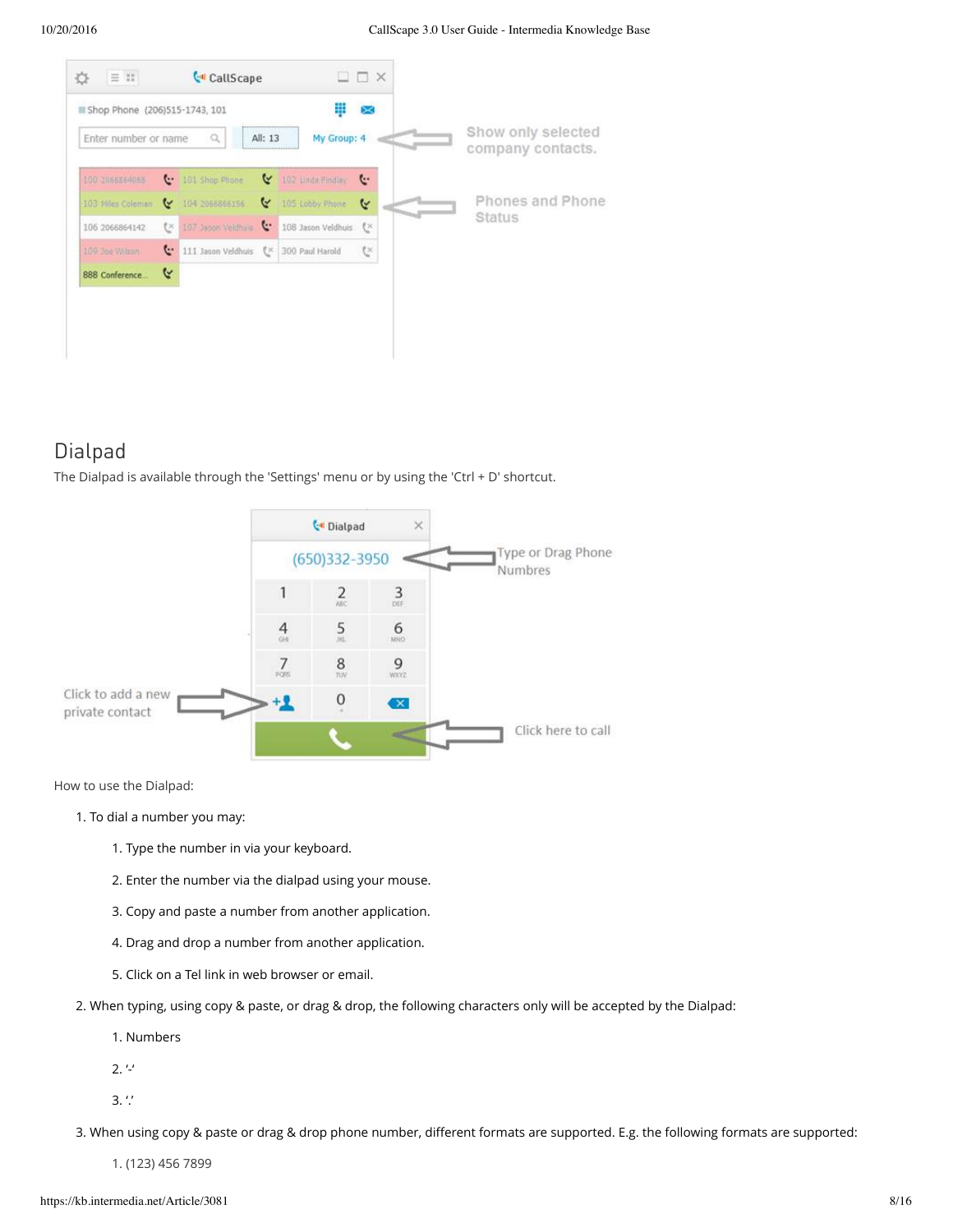- 10/20/2016 CallScape 3.0 User Guide Intermedia Knowledge Base
	- 2. (123).456.7899
	- 3. (123)-456-7899
	- 4. 123-456-7899
	- 5. 123 456 7899
	- 6. 1234567899

## Call Transfer

CallScape offers two easy to use methods to transfer in-progress calls. Note that Call Transfer feature is only supported with Polycom and Cisco desk phones.

#### Method 1

Press **Transfer** button on top of CallScape window, search for the contact you wish to transfer this call to and press **Transfer** button next to the contact's name.



Wait for the extension called to answer and announce the call before pressing **Complete** button. Alternatively, press **Complete** button immediately to complete a cold transfer.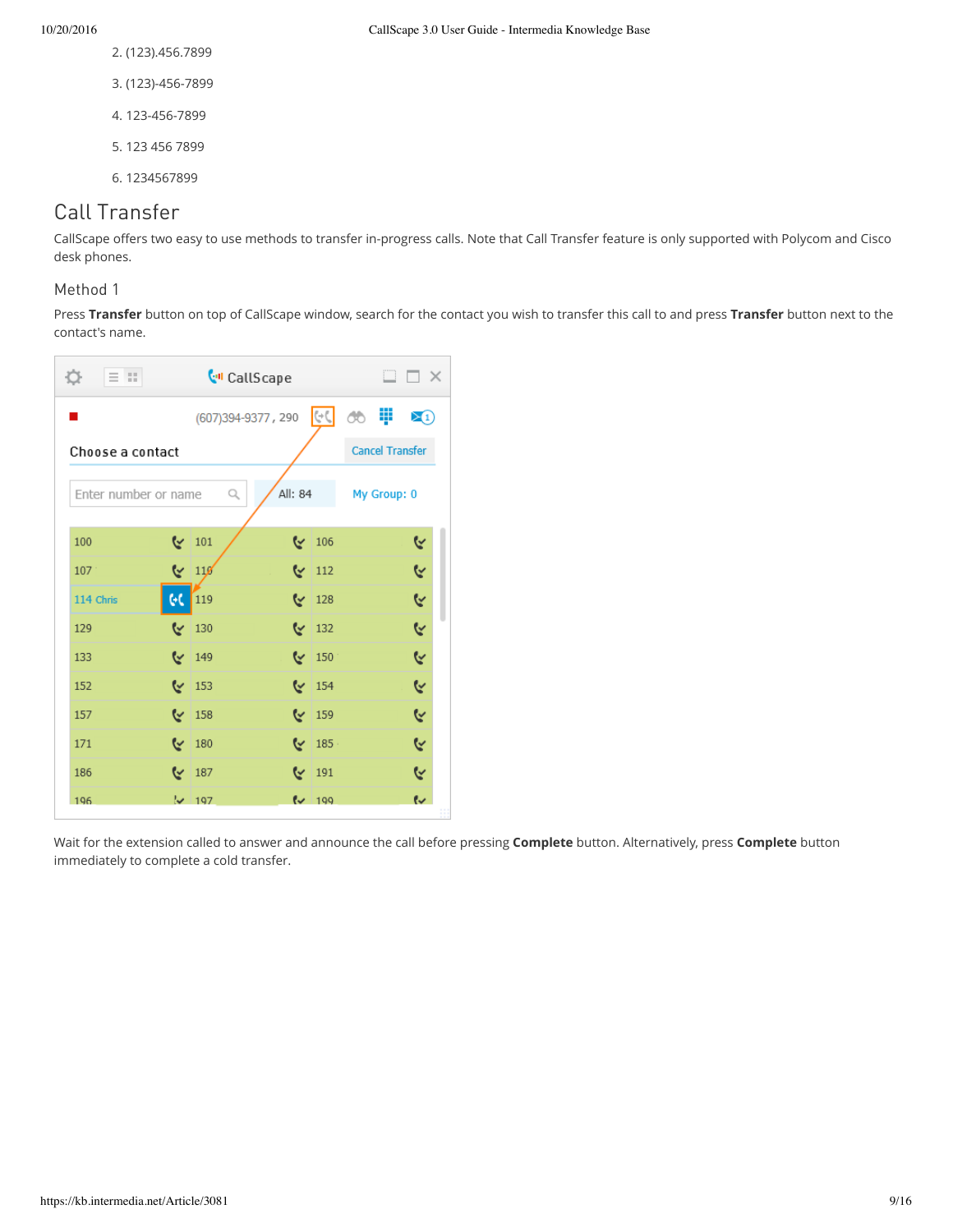| $\begin{array}{c} \n\mathbf{Q} \n\end{array} \n\quad \equiv \n\begin{array}{c} \n\mathbf{E} \n\end{array}$ | <b>CollScape</b> |        |  | m | $\times$ |
|------------------------------------------------------------------------------------------------------------|------------------|--------|--|---|----------|
|                                                                                                            |                  |        |  |   | ⊠⊕       |
| Transferring the call to                                                                                   |                  |        |  |   |          |
|                                                                                                            |                  |        |  |   |          |
|                                                                                                            |                  |        |  |   |          |
|                                                                                                            |                  |        |  |   |          |
|                                                                                                            | 6073949378       |        |  |   |          |
|                                                                                                            | 289              |        |  |   |          |
|                                                                                                            |                  |        |  |   |          |
|                                                                                                            |                  |        |  |   |          |
|                                                                                                            |                  |        |  |   |          |
|                                                                                                            | <b>Complete</b>  | Cancel |  |   |          |
|                                                                                                            |                  |        |  |   |          |

#### Method 2

Right-click the name of the user you want to transfer the call to and press **Transfer** button. Follow the instructions above to complete a warm or a cold transfer

| $\equiv$ 33<br><b>C</b> <sup>d</sup> CallScape<br>Đ. |                      |                          |  |         |                   |  |             | $\square$ $\square$ $\times$ |
|------------------------------------------------------|----------------------|--------------------------|--|---------|-------------------|--|-------------|------------------------------|
|                                                      |                      | (607)394-9377, 290 ↔ (○○ |  |         |                   |  |             | ⊠⊕                           |
| Enter number or name                                 |                      | Q                        |  | All: 84 |                   |  | My Group: 0 |                              |
| 100                                                  |                      | $\vee$ 101               |  |         | $\mathbb{V}$ 106  |  |             | ૯                            |
| 107                                                  |                      | $\leq$ 110               |  |         | $\vee$ 112        |  |             | Y                            |
| 114 Chris                                            | Call                 |                          |  |         | $\vee$ 128        |  |             | R                            |
| 129                                                  | Transfer             |                          |  |         | $\vee$ 132        |  |             | Y                            |
| 133                                                  | Pickup               |                          |  |         | $\sqrt{2}$ 150    |  |             | R                            |
| 152                                                  | <b>View Settings</b> | Add to My Group          |  |         | $\frac{154}{154}$ |  |             | R                            |
| 157                                                  |                      | $\sqrt{158}$             |  |         | $\sqrt{159}$      |  |             | G                            |
| 171                                                  |                      | $\sqrt{2}$ 180           |  |         | $\sqrt{2}$ 185    |  |             | Y                            |
| 186                                                  |                      | $\vee$ 187               |  |         | $\sqrt{2}$ 191    |  |             | r,                           |
| 196                                                  |                      | $\sqrt{197}$             |  |         | $\sim$ 199        |  |             | Y                            |
| 200                                                  |                      | $\approx$ 204            |  |         | ৻৵ 207            |  |             | ৻৴                           |
|                                                      |                      |                          |  |         |                   |  |             |                              |

## Call Monitoring and Pickup

To choose the extensions you wish to monitor, go to Settings > Monitoring. You can receive a sound alert when there's an incoming call to a monitored extension.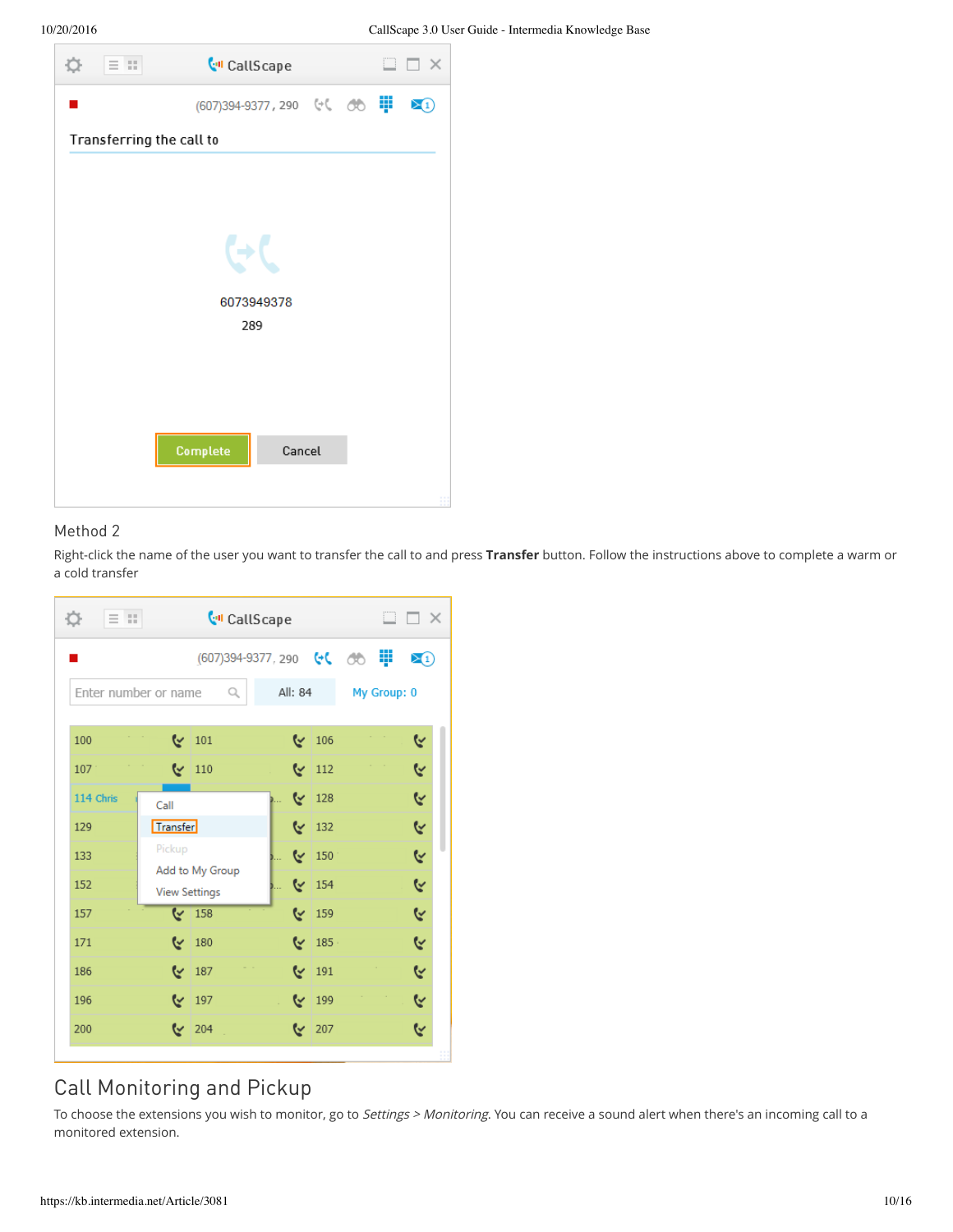| <b>Coll Scape Settings</b> |                                           |                          |                                                                            |  |  |  |  |  |
|----------------------------|-------------------------------------------|--------------------------|----------------------------------------------------------------------------|--|--|--|--|--|
| General                    | <b>User View</b>                          | <b>Receptionist View</b> | Monitoring                                                                 |  |  |  |  |  |
|                            | wish to see as notifications.             |                          | Use these settings to determine which incoming calls of selected users you |  |  |  |  |  |
|                            | Enable sound alert                        |                          |                                                                            |  |  |  |  |  |
| Monitored phones           |                                           |                          |                                                                            |  |  |  |  |  |
| Select /deselect all       |                                           |                          |                                                                            |  |  |  |  |  |
| $-100$                     | (282)480-2959                             | 2824802959               |                                                                            |  |  |  |  |  |
| $-101$                     | (282)480-2960                             | 2824802960               |                                                                            |  |  |  |  |  |
| $-102$                     | (282)480-2961                             | Doug                     |                                                                            |  |  |  |  |  |
| $-103$                     | (282)480-2962                             | 2065296411               |                                                                            |  |  |  |  |  |
| $-104$                     | (282)480-2964                             | <b>Chris</b>             |                                                                            |  |  |  |  |  |
| $-105$                     | (282)480-2965                             | Christine                |                                                                            |  |  |  |  |  |
| $-106$                     | (282)480-2966                             | Edgar                    |                                                                            |  |  |  |  |  |
| $-107$                     | (282)480-2967                             | Les                      |                                                                            |  |  |  |  |  |
|                            | Save changes<br>X Disable Outlook plug-in |                          |                                                                            |  |  |  |  |  |

To pickup a call that's ringing a monitored extension, right-click this extension in Receptionist View and select **Pickup**.

| $\Box \equiv \pi$<br>O.                             | <b>C</b> <sup>d</sup> CallScape                            |        | $\square$ $\square$ $\times$            |          |  |
|-----------------------------------------------------|------------------------------------------------------------|--------|-----------------------------------------|----------|--|
|                                                     | $(607)394-9377,290$ ( $($ $($ $($ $($ $($ $($ $)$ $\cdots$ |        |                                         | ∑⊕       |  |
| All: 84<br>Enter number or name<br>Q<br>My Group: 0 |                                                            |        |                                         |          |  |
| 249 Louis                                           | $\sim$ 251                                                 |        | $\frac{1}{252}$                         | <b>پ</b> |  |
| 253 John                                            | $\sim$ 255                                                 |        | $\sim$ 256                              | G        |  |
| 257                                                 | $\sim$ 258                                                 |        | $\sim$ 260                              | <b>پ</b> |  |
| 262 Lauren                                          | $\sim$ 268 Chris                                           |        | $\vee$ 271 John                         | R        |  |
| 278                                                 | $\sqrt{282}$                                               |        | $\sim$ 286                              | Y        |  |
| 288<br>∾                                            | 289 6073949378                                             | Call   |                                         | <b>پ</b> |  |
| 294                                                 | 295 Darrin                                                 |        | <b>Transfer</b>                         | ୯        |  |
| 308                                                 | $\sqrt{313}$                                               | Pickup |                                         | <b>پ</b> |  |
| 333                                                 | $\vee$ 400                                                 |        | Add to My Group<br><b>View Settings</b> | R        |  |
| 505                                                 | $\sim$ 506                                                 |        | ি 507                                   | <b>پ</b> |  |
| $550 +$                                             | $\sqrt{551}$                                               |        | $\sim$ 555                              | ૯        |  |

## Settings

Settings are available through the 'Settings' menu item or via the 'Ctrl + S' shortcut.

You are able to configure general application settings or customize user or receptionist view.

## General Settings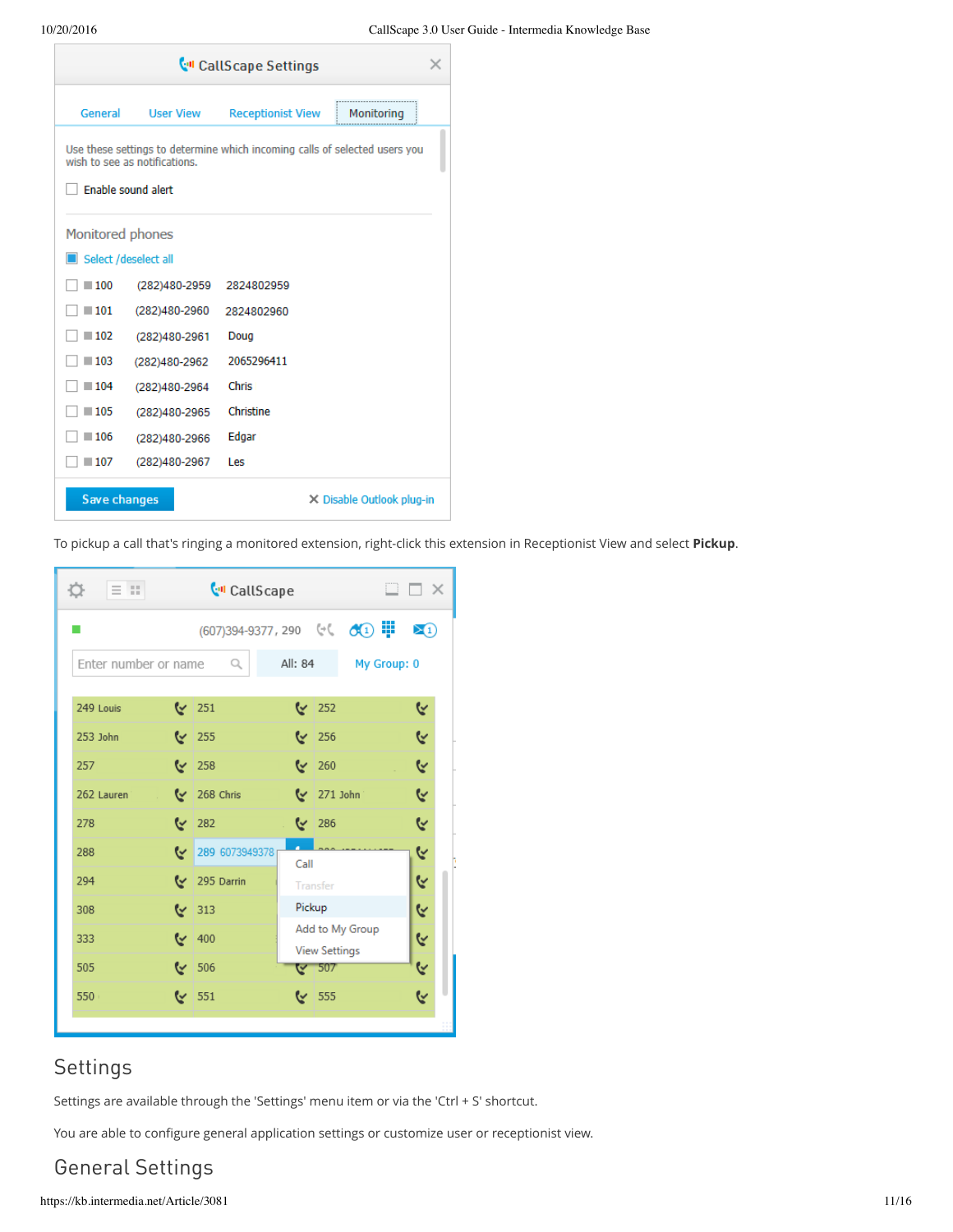

The General settings tab allows you to modify the behavior of CallScape 3.0.

#### Alerts & Sounds

Enable alert displays - this option enables or disables CallScape's ability to show you who is calling in the lower right corner of your screen.

Enable sounds - this option enables or disables CallScape sounds

Screen Pop - this allows you to enter a URL to automatically open up within your Internet browser when certain incoming calls are received.

Screen Pop automatically for all incoming calls - this option forces the screen pop on any inbound call.

#### View Attributes

Always on top - causes CallScape to always display on top of your other programs

Dialpad always on top - Causes the Dialpad to always display on top of your other programs.

Use Ctrl+Shift+S to open CallScape - pressing Ctrl+Shift+S will bring CallScape windows on top if this option is enabled

#### **Permissions**

Start CallScape when I start Windows - this will automatically start CallScape when you log into Windows.

Automatic Login - this will automatically sign you into CallScape, if you have clicked the 'Remember me' box on the login screen.

Enable Logging - this option enables logging to assist with troubleshooting issues.

Enable Click-to-Call from websites - enables dialing using Tel protocol

## User View Settings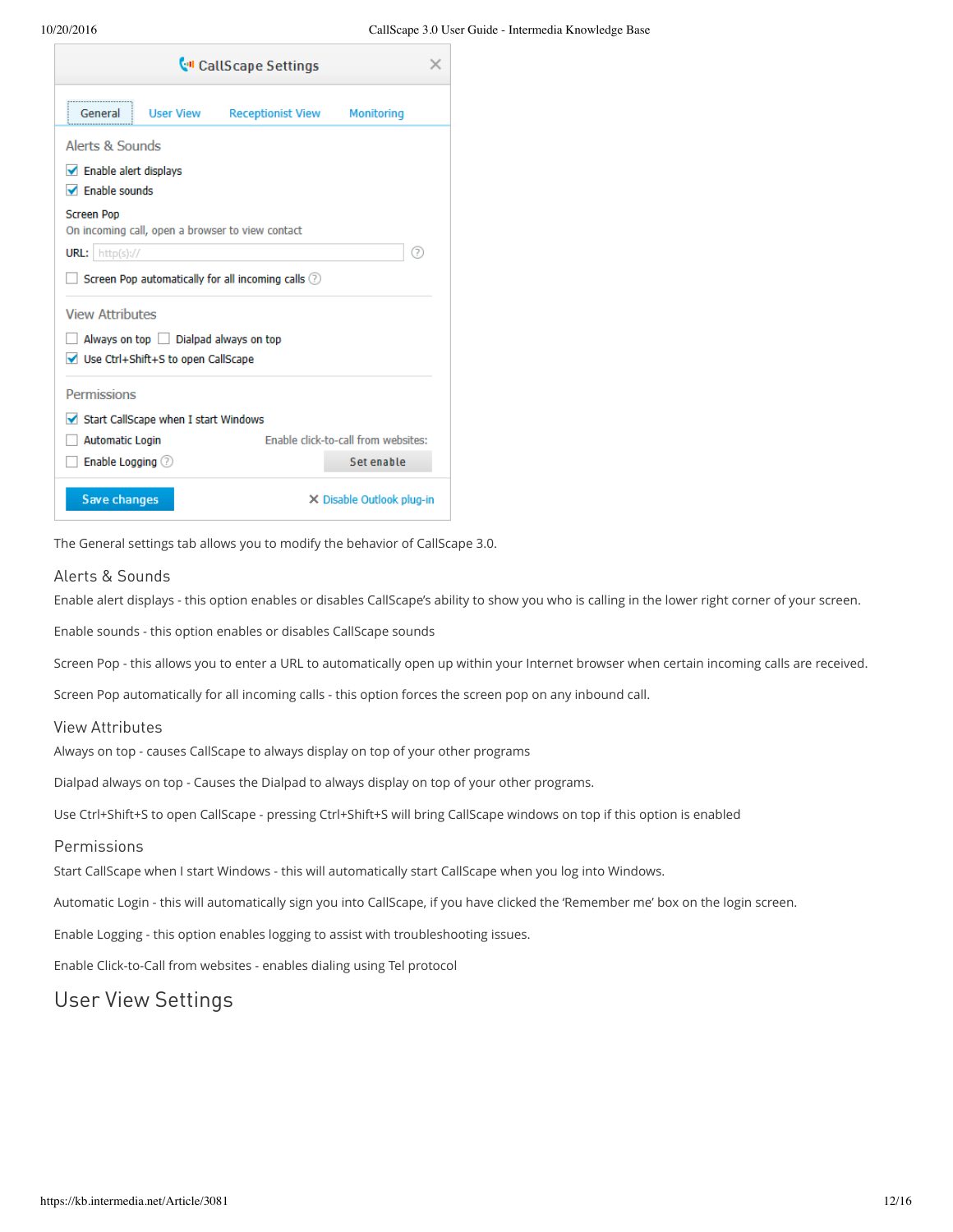| <b>Coll Scape Settings</b> |                                       |                                                 |                                           |  |  |  |
|----------------------------|---------------------------------------|-------------------------------------------------|-------------------------------------------|--|--|--|
| General                    | <b>User View</b>                      | <b>Receptionist View</b>                        |                                           |  |  |  |
| Visible contact groups     |                                       |                                                 |                                           |  |  |  |
| <b>◆</b> My Contacts       |                                       |                                                 | Hide unregistered company phones          |  |  |  |
| Your Company Name          |                                       |                                                 | $\blacksquare$ Hide contacts without name |  |  |  |
|                            |                                       |                                                 | Hide contacts without number              |  |  |  |
|                            | Sort contacts in group by $\vee$ Name |                                                 |                                           |  |  |  |
|                            |                                       | Import contacts from plain comma-separated file | Import                                    |  |  |  |
| <b>Favorites</b>           |                                       |                                                 | <b>Clear favorites</b>                    |  |  |  |
| <b>◎</b> Sort by name      |                                       |                                                 |                                           |  |  |  |
| Add to top                 |                                       |                                                 |                                           |  |  |  |
| <b>Recent calls</b>        |                                       |                                                 | <b>Clear recent</b>                       |  |  |  |
|                            | Keep history $\vee$ Max one month     |                                                 |                                           |  |  |  |
| Save changes               |                                       |                                                 | $\times$ Disable Outlook plug-in          |  |  |  |

The User View settings allow you to modify the behavior of the User View.

#### Visible contact groups

My Contacts - makes the 'My Contacts' section visible in the User View.

Your Company Name - this will display the name of your HPBX account. This toggle will turn on and off your company contacts from displaying in the User view.

Hide unregistered company phones - this option will remove phones that are not functioning or plugged in from the User View.

Hides contacts without name - this option will remove phones from the User View that have only a phone number and/or extension number, with no name.

Hide contacts without number - this option will remove phones from the User View that have no phone number.

Sort contacts in group by - allows the selection of sort criteria within each contact group. Available options are to sort by:

Name Number

Import contacts from plain comma-separated file - CallScape allows you to import contacts within a .CSV file in the event you wish to import contacts from another application. Formatting guidelines are available in a tooltip if you hover over the Import button, but for convenience the requirements are:

Import file must be .CSV One line per contact within the file Each line should be formatted as:

First Name Last Name Phone Number

Duplicates and invalid formatting will be rejected E.G. John, Doe, 2065551212

#### Additional Contact Groups

Additional groups may show up in the 'Visible contact groups' section in the User View settings. This will occur after you have installed the Outlook plug-in and your outlook contacts have synchronized with CallScape. CallScape will acquire the following form Outlook:

Outlook Contacts (will display as 'Contacts')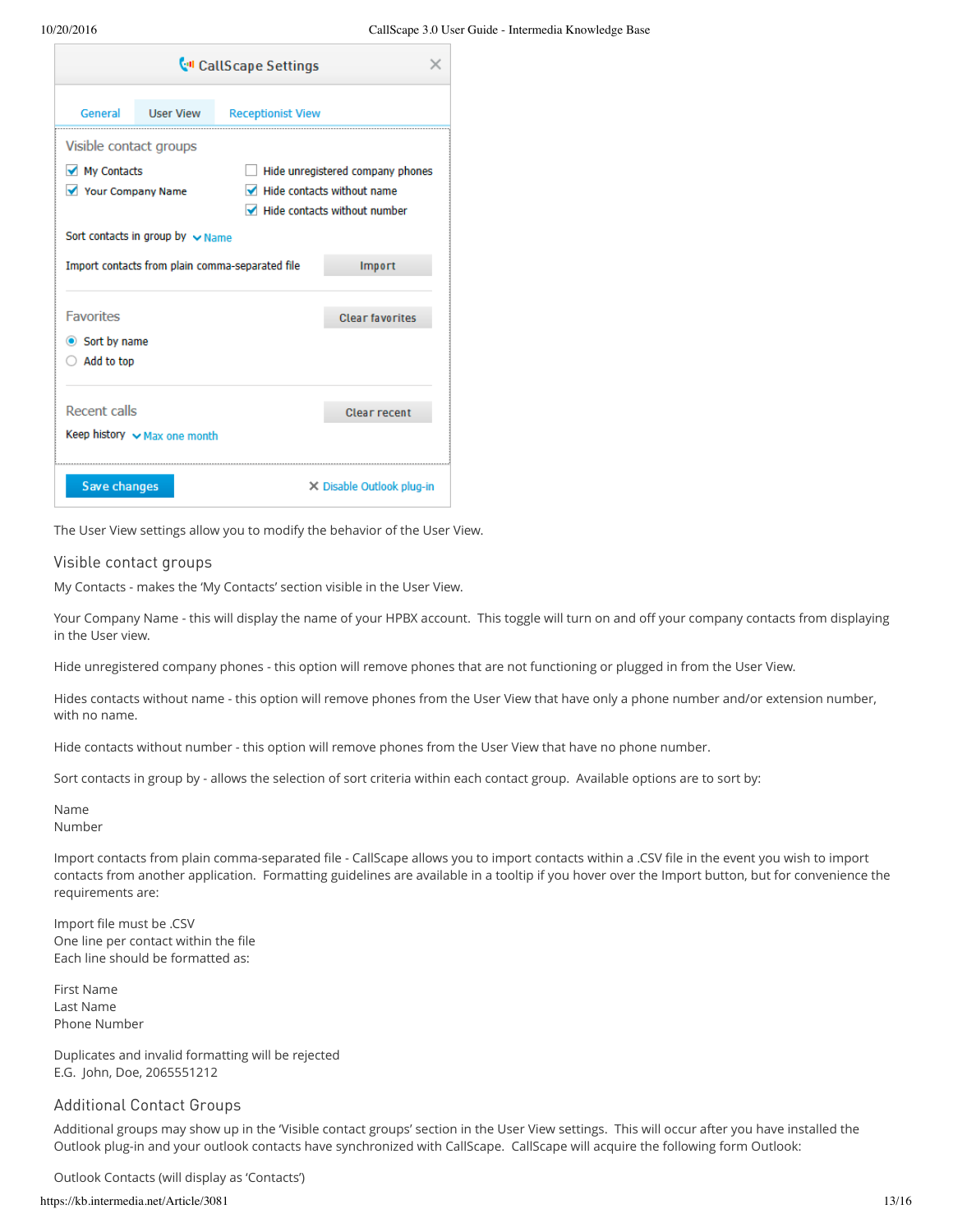Contacts associated with any of your Outlook mailboxes

Suggested Contacts

#### Favorites

Sort by name or Add to top - this option allows you to determine the sort of the Favorites section, if you have designated contacts as favorites.

Clear favorites - this button allows you to delete all contacts marked as favorites from the Favorites section.

#### Recent Calls

Keep history - this option allows you to select for how long you wish CallScape to keep recent call history which shows up on the Recent section in the User View. Options are:

Max One Day

Max One Week

Max Two Weeks

Max One Month

### Receptionist View Settings



The Receptionist View settings section allows you to change the behavior of the Receptionist View.

Sort Receptionist View by - this drop down list allows you to select how you wish the Receptionist View to sort its tiles. Available options are:

Extension Number First Name Last Name Status Hide unregistered company phones - this option allows you to remove inoperable phones from the Receptionist View.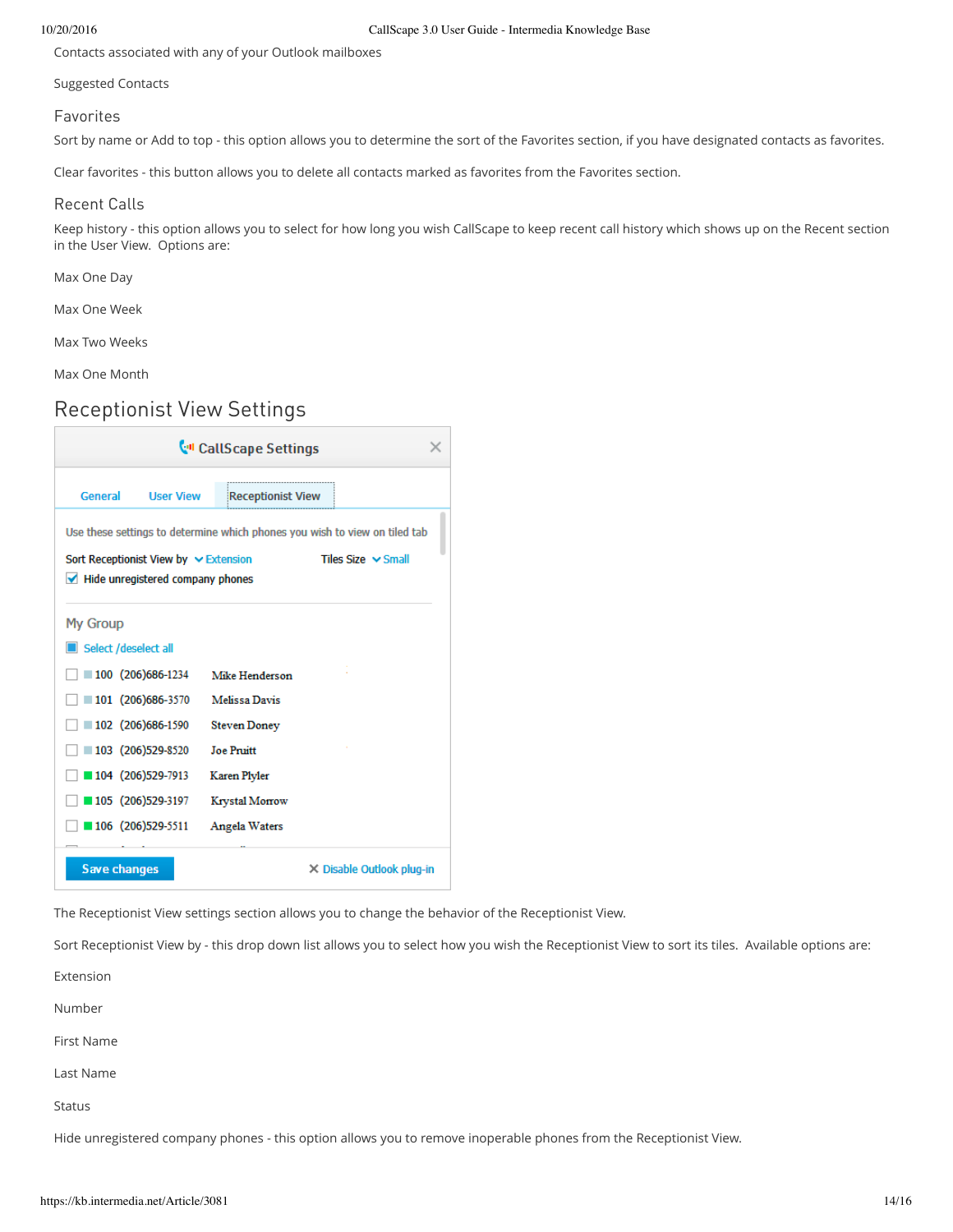#### 10/20/2016 CallScape 3.0 User Guide - Intermedia Knowledge Base

Tile Size - this option allows you to increase or decrease the size of the tiles, for ease of reading, in the Receptionist View.

#### My Group

By selecting or deselecting phones in this section, you may construct the 'My Group' section, which is a custom set of phones within your company that you wish to monitor.

## Monitoring Settings

| <b>CollScape Settings</b>                                                                                   |                  |                          |            |  |
|-------------------------------------------------------------------------------------------------------------|------------------|--------------------------|------------|--|
| General                                                                                                     | <b>User View</b> | <b>Receptionist View</b> | Monitoring |  |
| Use these settings to determine which incoming calls of selected users you<br>wish to see as notifications. |                  |                          |            |  |
| <b>Enable sound alert</b>                                                                                   |                  |                          |            |  |
| Monitored phones                                                                                            |                  |                          |            |  |
| Select /deselect all                                                                                        |                  |                          |            |  |
| $-100$                                                                                                      | (282)480-2959    | 2824802959               |            |  |
| $-101$                                                                                                      | (282)480-2960    | 2824802960               |            |  |
| $-102$                                                                                                      | (282)480-2961    | Doug                     |            |  |
| $-103$                                                                                                      | (282)480-2962    | 2065296411               |            |  |
| $-104$                                                                                                      | (282)480-2964    | <b>Chris</b>             |            |  |
| $-105$                                                                                                      | (282)480-2965    | Christine                |            |  |
| $-106$                                                                                                      | (282)480-2966    | Edgar                    |            |  |
| $-107$                                                                                                      | (282)480-2967    | Les                      |            |  |
| Save changes<br>$\times$ Disable Outlook plug-in                                                            |                  |                          |            |  |

The Monitoring Settings allows you to Pickup calls ringing on a monitored phone. Additionally, you can choose to receive a sound alert whenever there's an incoming call to a monitored phone.

## Integrating with Salesforce or eAgent

When you receive an incoming call from outside your company, you can configure CallScape to either automatically or upon request open (pop) a browser to a pre-defined URL. You can configure the calling party's number as a parameter to the URL.

This feature is very useful on conjunction with the third party web based contact services, such as eAgent, Salesforce, and others. When you receive an incoming call, CallScape will open a browser window to search the third party contacts database.

## Salesforce

For Salesforce, you must be logged into your Salesforce account and allow the Screen Pop to operate with CallScape. You will need to use an appropriate Salesforce search string to the CallScape Screen Pop URL. Substitute %callers number% in the position where the phone number should be placed in the search string.

Salesforce example:

[https://na14.salesforce.com/\\_ui/search/ui/UnifiedSearchResults?searchType=2&str=%callers\\_number%](https://na.14.salesforce.com/ui/search/ui/UnifiedSearchResults?searchType=2&str=%callers_number%25)

## eAgent

For eAgent, you will need to obtain the Screen Pop URL corresponding to your eAgent account. This URL can be accessed by logging into eAgent at [www.eagent.net](http://www.eagent.net/) with your eAgent credentials.

Currently the **eAgent** portal does not display Intermedia in the list of VoIP providers. However you can configure CallScape to work with eAgent as follows:

1. Login to your eAgent Portal